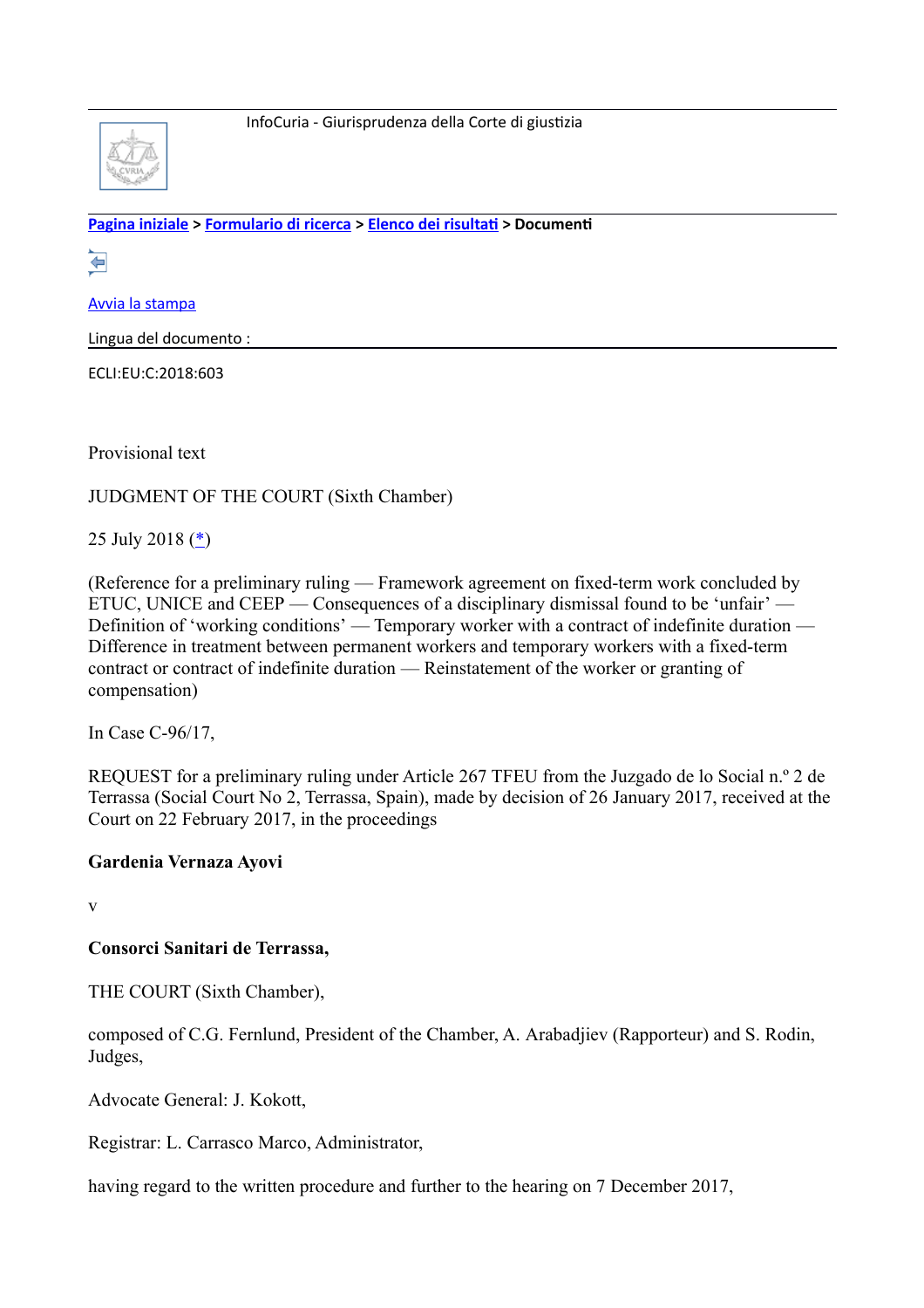after considering the observations submitted on behalf of:

- Ms Vernaza Ayovi, by M. Sepúlveda Gutiérrez, abogado,
- the Consorci Sanitari de Terrassa, by A. Bayón Cama and D. Cubero Díaz, abogados,
- the Spanish Government, by A. Gavela Llopis, acting as Agent,
- the European Commission, by N. Ruiz García and M. van Beek, acting as Agents,

after hearing the Opinion of the Advocate General at the sitting on 25 January 2018,

gives the following

### **Judgment**

1 This request for a preliminary ruling concerns the interpretation of Clause 4(1) of the framework agreement on fixed-term work concluded on 18 March 1999 ('the Framework Agreement'), which is annexed to Council Directive 1999/70/EC of 28 June 1999 concerning the framework agreement on fixed-term work concluded by ETUC, UNICE and CEEP (OJ 1999 L 175, p. 43), and the interpretation of Article 20 of the Charter of Fundamental Rights of the European Union ('the Charter').

2 The request has been made in proceedings between Ms Gardenia Vernaza Ayovi and the Consorci Sanitari de Terrassa (Health Consortium, Terrassa, Spain), concerning her dismissal on disciplinary grounds.

# **Legal context**

# **EU law**

3 Under Clause 2(1) of the Framework Agreement:

'This agreement applies to fixed-term workers who have an employment contract or employment relationship as defined in law, collective agreements or practice in each Member State.'

4 Clause 3 of the Framework Agreement, entitled 'Definitions', provides:

'1. For the purpose of this agreement the term "fixed-term worker" means a person having an employment contract or relationship entered into directly between an employer and a worker where the end of the employment contract or relationship is determined by objective conditions such as reaching a specific date, completing a specific task, or the occurrence of a specific event.

2. For the purpose of this agreement, the term "comparable permanent worker" means a worker with an employment contract or relationship of indefinite duration, in the same establishment, engaged in the same or similar work/occupation, due regard being given to qualifications/skills. Where there is no comparable permanent worker in the same establishment, the comparison shall be made by reference to the applicable collective agreement, or where there is no applicable collective agreement, in accordance with national law, collective agreements or practice.'

5 Clause 4(1) of the Framework Agreement provides: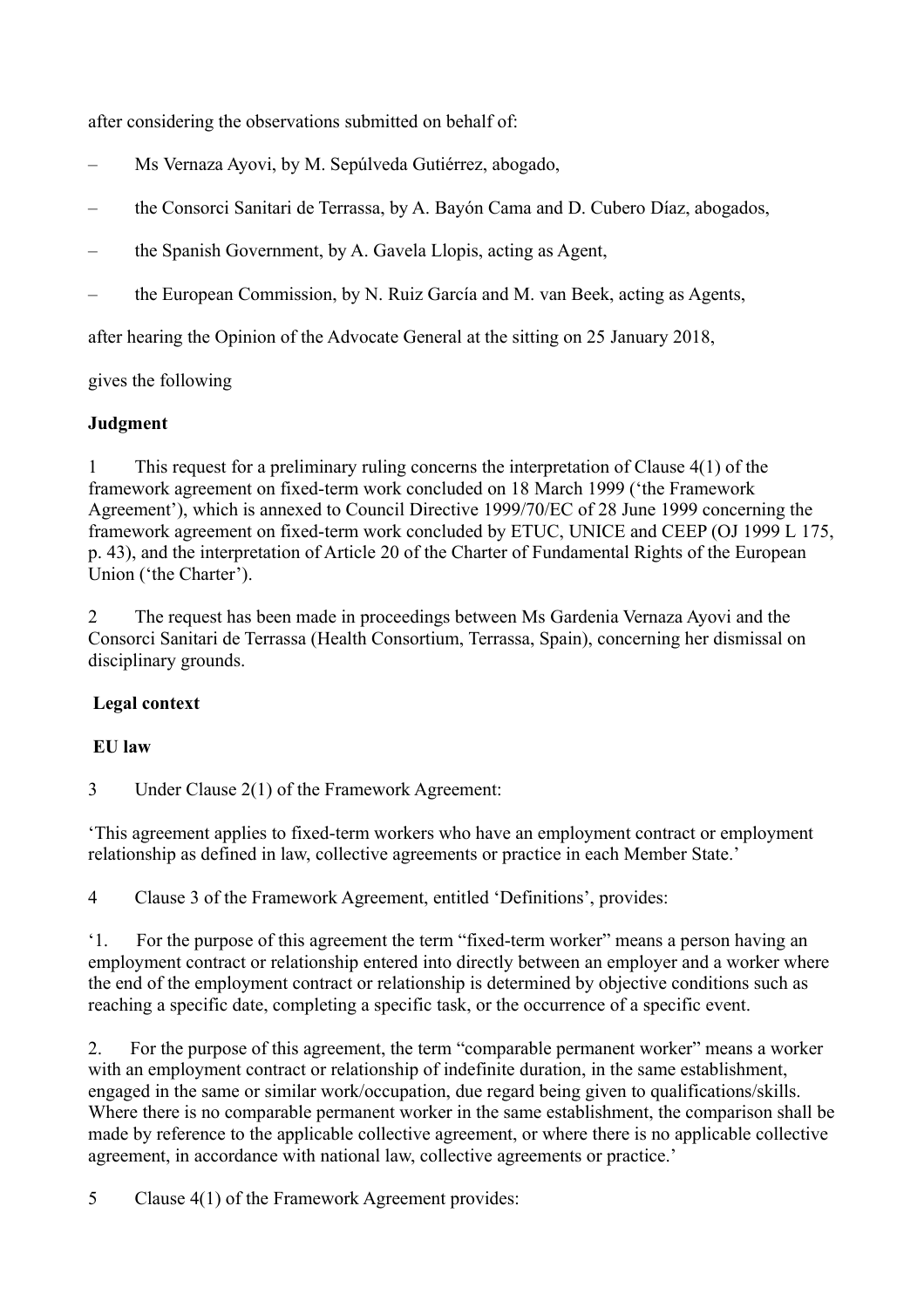'In respect of employment conditions, fixed-term workers shall not be treated in a less favourable manner than comparable permanent workers solely because they have a fixed-term contract or relation unless different treatment is justified on objective grounds.'

6 Clause 5(2) of the Framework Agreement provides:

'Member States after consultation with the social partners and/or the social partners shall, where appropriate, determine under what conditions fixed-term employment contracts or relationships:

- (a) shall be regarded as "successive"
- (b) shall be deemed to be contracts or relationships of indefinite duration.'

# **Spanish law**

7 Article 56(1) of the Real Decreto Legislativo 2/2015, por el que se aprueba el texto refundido de la Ley del Estatuto de los Trabajadores (Royal Legislative Decree 2/2015 approving the consolidated text of the Law on the Workers' Statute), of 23 October 2015 (BOE No 255 of 24 October 2015) ('the Workers' Statute'), provides:

'Where a dismissal is declared unfair, the employer, within five days of notification of the judgment, may choose either to reinstate the worker or to pay compensation equivalent to 33 days' salary per year of service, periods shorter than a year being calculated pro rata on a monthly basis up to a maximum of 24 monthly payments. If the employer opts to pay compensation, the employment contract shall be terminated, that termination being regarded as having occurred on the date of effective cessation of work.

8 The Real Decreto Legislativo 5/2015, por el que se aprueba el texto refundido de la Ley del Estatuto Básico del Empleado Público (Royal Legislative Decree 5/2015 approving the consolidated text of the Law on the basic regulations relating to public servants), of 30 October 2015 (BOE No 261 of 31 October 2015; 'the basic regulations relating to public servants'), provides in Article 2, entitled 'Scope':

'1. The present regulations are applicable to public officials and, where appropriate, to contract staff in the service of the following public authorities:

...

5. The present regulations are supplementary in nature for all staff of public authorities not coming within their scope.

 $\cdot$ . $\cdot$ 

9 Article 7 of the basic regulations relating to public servants, entitled 'Rules applicable to contract staff', provides:

'The situation of contract staff in the service of the public authorities shall be governed by employment law legislation and other rules normally applicable, but also by the provisions of these regulations.'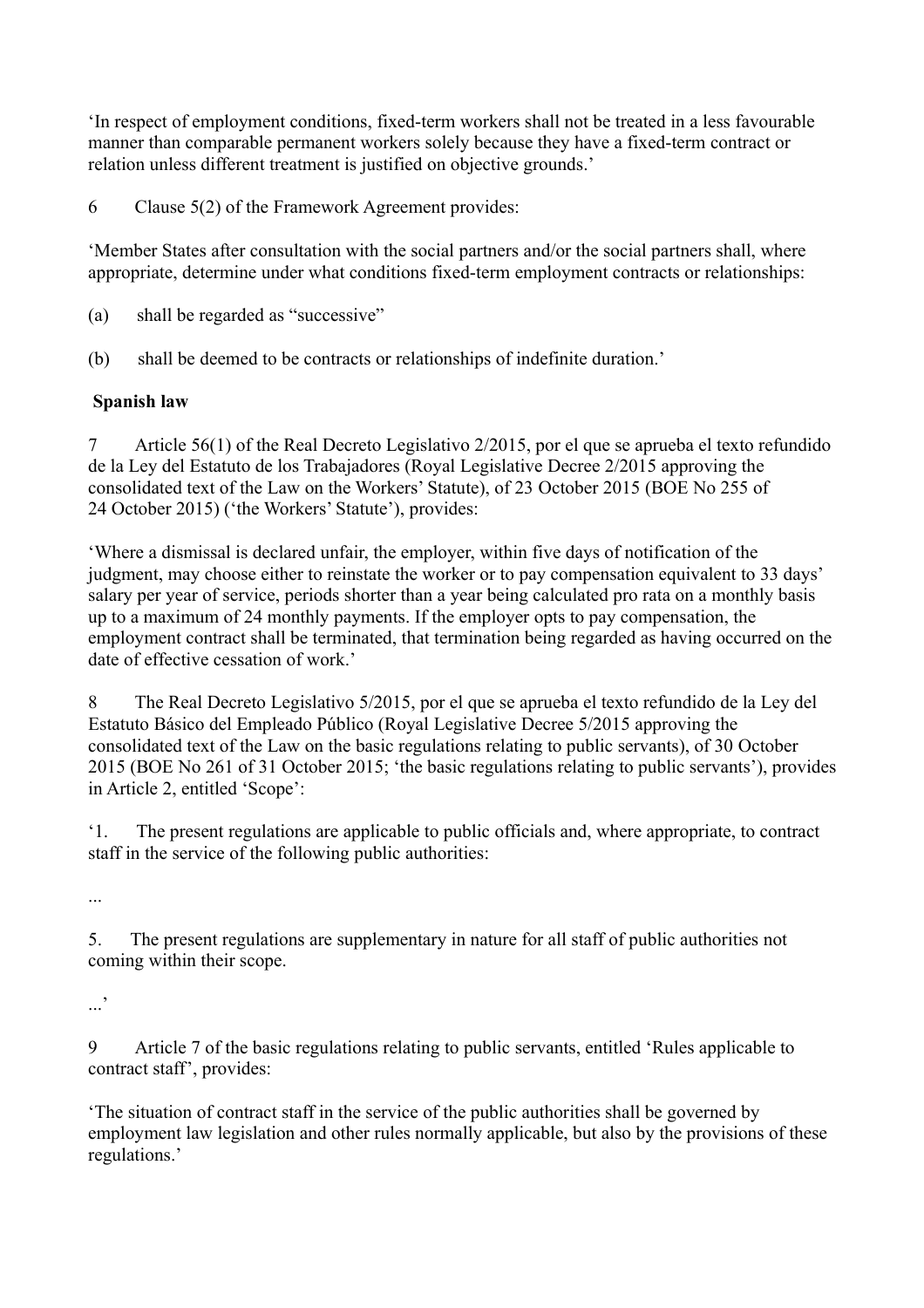10 Article 8 of the basic regulations relating to public servants, entitled 'Definition and categories of public servants', provides:

'1. Public servants are persons who carry out duties for remuneration in the public authorities in the service of the general interest.

2. Public servants shall be classified as:

(a) Career (established) civil servants.

(b) Interim civil servants.

(c) Contract staff, whether engaged under permanent, indefinite-duration or fixed-term employment contracts.

(d) Temporary staff.'

11 Article 93 of the basic regulations relating to public servants, entitled 'Liability to disciplinary action', provides:

'1. Public officials and contract staff shall be subject to the disciplinary measures set out in this title and in the rules laid down in the laws governing the public service adopted to implement these regulations.

...

4. As regards disciplinary measures applicable to contract staff, employment law legislation shall apply to situations not provided for in the present title.'

12 Paragraph 2 of Article 96 of the basic regulations relating to public servants, entitled 'Sanctions', provides:

'Permanent contract agents shall be reinstated in cases where, following disciplinary proceedings for a serious dereliction of duty, their dismissal is declared wrongful.'

# **The dispute in the main proceedings and the questions referred for a preliminary ruling**

13 Ms Vernaza Ayovi was engaged as a nurse by the Fundació Sant Llàtzer (Saint Lazare Private Foundation, Spain) on 30 May 2006 under an '*interinidad*' contract (fixed-term temporary replacement contract), namely a contract for the temporary replacement of a member of staff or the temporary cover of a vacant post. That contract ended on 14 August 2006. On 15 August 2006 the parties entered into a new *interinidad* contract which became a non-permanent employment contract of indefinite duration on 28 December 2006. The rights and obligations resulting from the employment relationship were transferred to the Health Consortium, Terrassa.

14 Ms Vernaza Ayovi was granted leave on personal grounds for the period from 19 July 2011 to 19 July 2012, which was twice renewed for a period of one year. On 19 June 2014, Ms Vernaza Ayovi asked to be reinstated. The Health Consortium, Terrassa informed her that there was no post available corresponding to her qualification. On 29 April 2016 she again asked to be reinstated.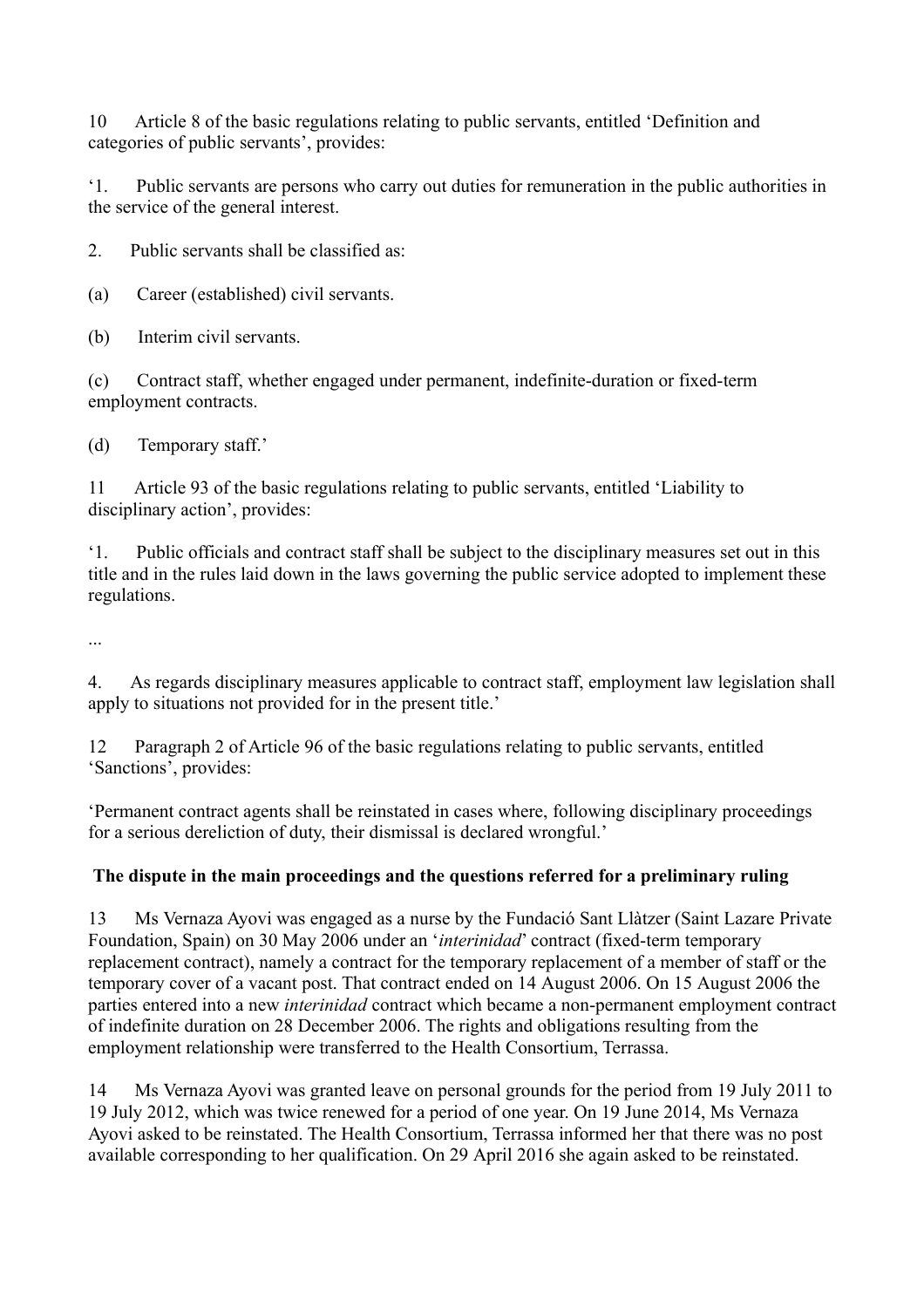15 On 6 May 2016, the Health Consortium, Terrassa sent her a schedule of working hours based on a part-time role. Refusing to accept any job that was not a full-time position, Ms Vernaza Ayovi did not turn up for work and was dismissed on that ground on 15 July 2016.

16 On 26 August 2016, the applicant in the main proceedings brought an action before the Juzgado de lo Social n.º 2 de Terrassa (Social Court No 2, Terrassa, Spain) seeking a declaration that her dismissal was wrongful and an order requiring her employer either to reinstate her under employment conditions identical to those that were applicable prior to her dismissal and pay in full the arrears of salary owed to her from the time of her dismissal, or to pay her the maximum amount of compensation available in law for wrongful dismissal.

17 That court considers that Ms Vernaza Ayovi comes within the scope of the Framework Agreement since, first, her employment contract became indefinite only after the conclusion of two temporary fixed-term contracts, with the result that a misuse of fixed-term contracts is not excluded and, second, she does not have the status of a member of the permanent contract staff.

18 In those circumstances, the Juzgado de lo Social No 2 de Terrassa (Social Court No 2, Terrassa) decided to stay the proceedings and to refer the following questions to the Court of Justice for a preliminary ruling:

'In the context of a challenge to a disciplinary dismissal of a worker considered to be employed under a contract that is of indefinite duration but not permanent in the service of the public authorities,

(1) Is the remedy provided by the legal system when a disciplinary dismissal is held to be unlawful and, in particular, the remedy under Article 96(2) of the [basic regulations relating to public servants], to be regarded as covered by the concept of "employment conditions" under Clause 4(1) of [the Framework Agreement]?

(2) Would a situation, such as that provided for in Article 96(2) of the [basic regulations relating to public servants], in which the disciplinary dismissal of a permanent worker, when that dismissal is held to be wrongful, that is to say unlawful, always requires the reinstatement of the worker, but, when the worker is subject to an indefinite or temporary contract performing the same duties as a permanent worker, permits that worker not to be reinstated in return for compensation, be discriminatory under Clause 4(1) of [the Framework Agreement]?

(3) Would unequal treatment be justified in the same situation as in the question above, not in the light of the Directive but of Article 20 of the Charter ...?'

# **Consideration of the questions referred**

19 By its questions, which it is appropriate to examine together, the referring court asks, in essence, whether Clause 4(1) of the Framework Agreement must be interpreted as precluding national legislation, such as that at issue in the main proceedings, under which, when the disciplinary dismissal of a permanent worker in the service of a public authority is declared wrongful, the worker in question must be reinstated, whereas, in the same situation, a worker employed under a temporary contract or a temporary contract of indefinite duration performing the same duties as that permanent worker need not be reinstated but instead may receive compensation.

20 It must be noted, as a preliminary remark, that, inasmuch as the principle of equality before the law established in Article 20 of the Charter has, as regards fixed-term workers, been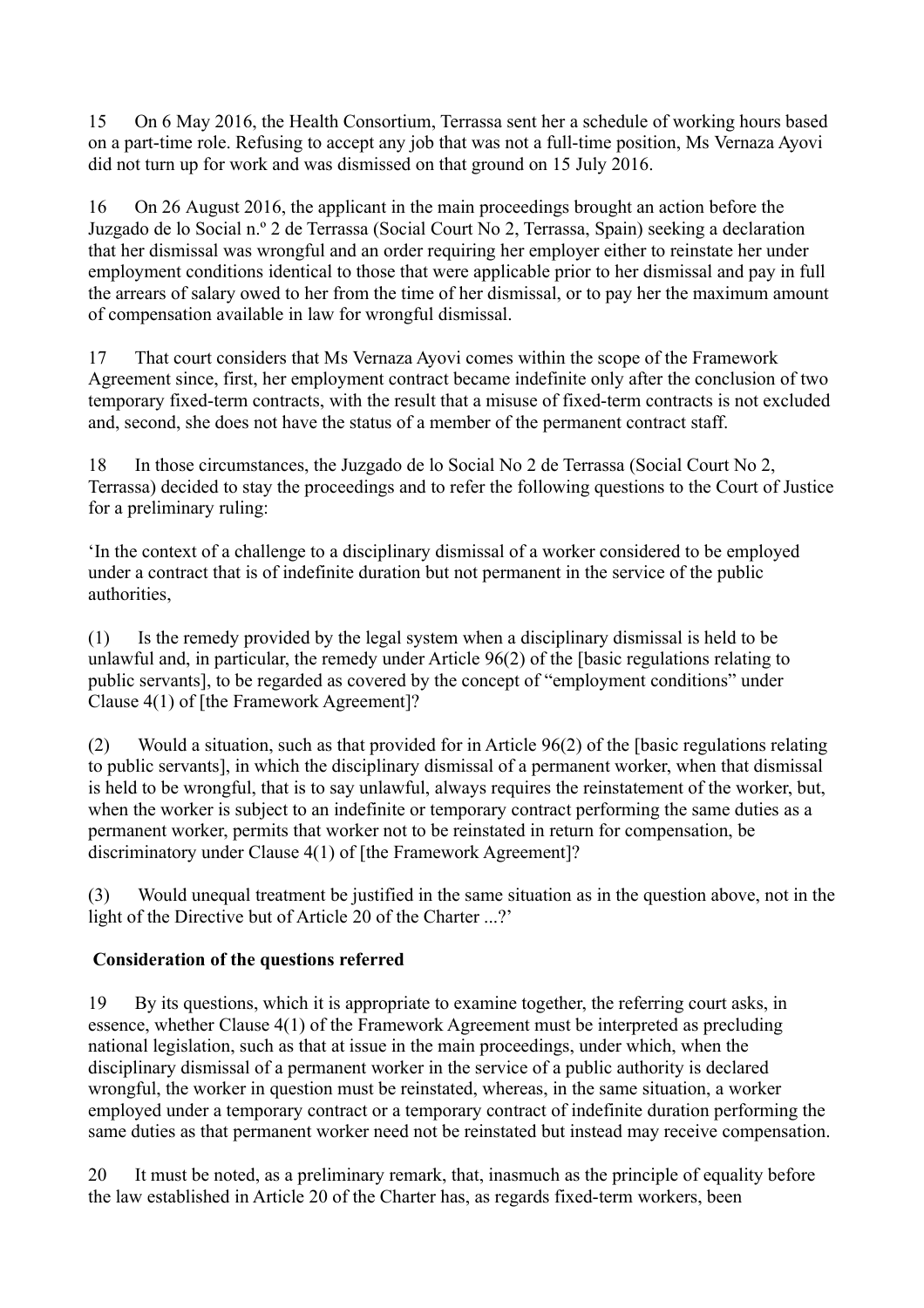implemented at EU level by Directive 1999/70, and in particular by Clause 4 of the Framework Agreement which is annexed to that directive, the situation at issue in the main proceedings must be examined in the light of that directive and the Framework Agreement.

21 According to Clause 1(a) of the Framework Agreement, one of the objectives of that agreement is to improve the quality of fixed-term work by ensuring the application of the principle of non-discrimination. Similarly, the third paragraph in the preamble to the Framework Agreement states that it 'illustrates the willingness of the Social Partners to establish a general framework for ensuring equal treatment for fixed-term workers by protecting them against discrimination'. Recital 14 of Directive 1999/70 states, to that effect, that the aim of the Framework Agreement is, in particular, to improve the quality of fixed-term work by setting out minimum requirements in order to ensure the application of the principle of non-discrimination (judgment of 5 June 2018, *Grupo Norte Facility*, C-574/16, EU:C:2018:390, paragraph 36 and the case-law cited).

22 The Framework Agreement, in particular its Clause 4, seeks to apply the principle of nondiscrimination to fixed-term workers in order to prevent an employer using such an employment relationship to deny those workers rights which are recognised for permanent workers (judgment of 5 June 2018, *Grupo Norte Facility*, C-574/16, EU:C:2018:390, paragraph 37 and the case-law cited).

23 Having regard to the objectives which the Framework Agreement pursues, Clause 4 thereof must be understood as expressing a principle of EU social law which cannot be interpreted restrictively (judgment of 5 June 2018, *Grupo Norte Facility*, C-574/16, EU:C:2018:390, paragraph 38 and the case-law cited).

24 It is important to bear in mind that Clause 4(1) of the Framework Agreement prohibits, with regard to employment conditions, less favourable treatment of fixed-term workers than that of comparable permanent workers on the sole ground that they work on a fixed-term basis, unless different treatment is justified on objective grounds.

25 In the present case, it must be noted, first, that the referring court states that, by the criteria laid down in national law, an employment contract such as that of Ms Vernaza Ayovi must be regarded as a fixed-term employment contract.

26 A worker such as Ms Vernaza Ayovi must, therefore, be regarded as a 'fixed-term worker' within the meaning of Clause 3(1) of the Framework Agreement and, consequently, comes within the scope of that agreement.

27 With regard, second, to the concept of 'employment conditions' within the meaning of Clause 4(1) of the Framework Agreement, the decisive criterion for determining whether a measure comes within the scope of that concept is, precisely, the criterion of employment, that is to say, the employment relationship between a worker and his employer (judgment of 5 June 2018, *Grupo Norte Facility*, C-574/16, EU:C:2018:390, paragraph 41 and the case-law cited).

28 In that regard, the Court has held that, inter alia, rules for determining the notice period applicable in the event of termination of fixed-term employment contracts and the compensation paid to a worker on account of the termination of his contract of employment with his employer, such compensation being paid on account of the employment relationship that has been established between them, come within that concept (judgment of 5 June 2018, *Grupo Norte Facility*, C-574/16, EU:C:2018:390, paragraphs 42, 44 and 45).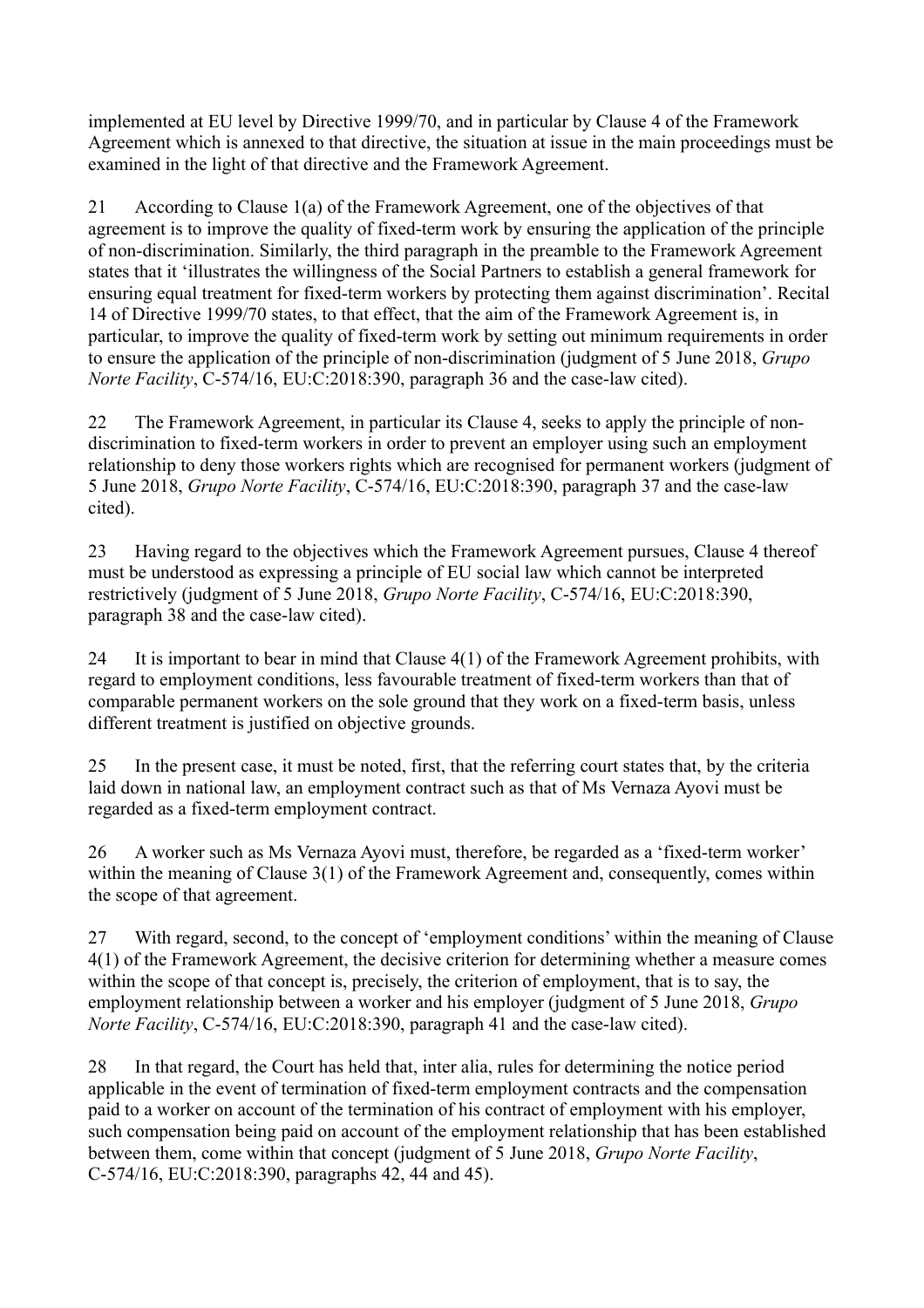29 An interpretation of Clause 4(1) of the Framework Agreement which excludes from the definition of that concept conditions relating to termination of a fixed-term employment contract would limit the scope of the protection afforded to fixed-term workers against discrimination, contrary to the objective assigned to that provision (judgment of 5 June 2018, *Grupo Norte Facility*, C-574/16, EU:C:2018:390, paragraph 43 and the case-law cited).

30 Those considerations are fully transferable to the reinstatement regime at issue in the main proceedings, which benefits permanent workers in the event that their disciplinary dismissal is held to be 'wrongful', since the logical reason for that regime's existence is the employment relationship that has been established between such a worker and his employer.

31 It follows that a national measure such as that at issue in the main proceedings comes within the concept of 'employment conditions' within the meaning of Clause 4(1) of the Framework Agreement.

32 It must be noted, third, that, according to the Court's settled case-law, the principle of nondiscrimination, of which Clause 4(1) of the Framework Agreement is a specific expression, requires that comparable situations should not be treated differently and that different situations should not be treated alike, unless such treatment is objectively justified (judgment of 5 June 2018, *Grupo Norte Facility*, C-574/16, EU:C:2018:390, paragraph 46 and the case-law cited).

33 In that regard, the principle of non-discrimination has been implemented and specifically applied by the Framework Agreement solely as regards differences in treatment as between fixedterm workers and permanent workers in comparable situations (judgments of 14 September 2016, *de Diego Porras*, C-596/14, EU:C:2016:683, paragraph 37, and of 5 June 2018, *Grupo Norte Facility*, C-574/16, EU:C:2018:390, paragraph 47).

34 According to the Court's settled case-law, in order to assess whether the persons concerned are engaged in the same or similar work for the purposes of the Framework Agreement, it is necessary to determine, in accordance with Clause 3(2) and Clause 4(1) of the Framework Agreement, whether, in the light of a number of factors such as the nature of the work, training requirements and working conditions, those persons can be regarded as being in a comparable situation (judgment of 5 June 2018, *Grupo Norte Facility*, C-574/16, EU:C:2018:390, paragraph 48 and the case-law cited).

35 In the present case it is for the referring court, which alone has jurisdiction to assess the facts, to determine whether Ms Vernaza Ayovi was in a situation comparable to that of permanent workers taken on by the same employer during the same period (see, by analogy, judgment of 5 June 2018, *Grupo Norte Facility*, C-574/16, EU:C:2018:390, paragraph 49 and the case-law cited).

36 In addition, it is not disputed that there is a difference between the treatment of permanent workers and non-permanent workers, such as Ms Vernaza Ayovi, with regard to the consequences arising from possible wrongful dismissal.

37 Accordingly, subject to the referring court's definitive assessment of the comparability of the situation of a non-permanent worker, such as Ms Vernaza Ayovi, and that of a permanent worker, in the light of all the relevant factors, it is necessary to ascertain whether there is an objective reason justifying that difference in treatment.

38 In that regard, it should be noted that, according to the Court's settled case-law, the concept of 'objective grounds', within the meaning of Clause 4(1) of the Framework Agreement, must be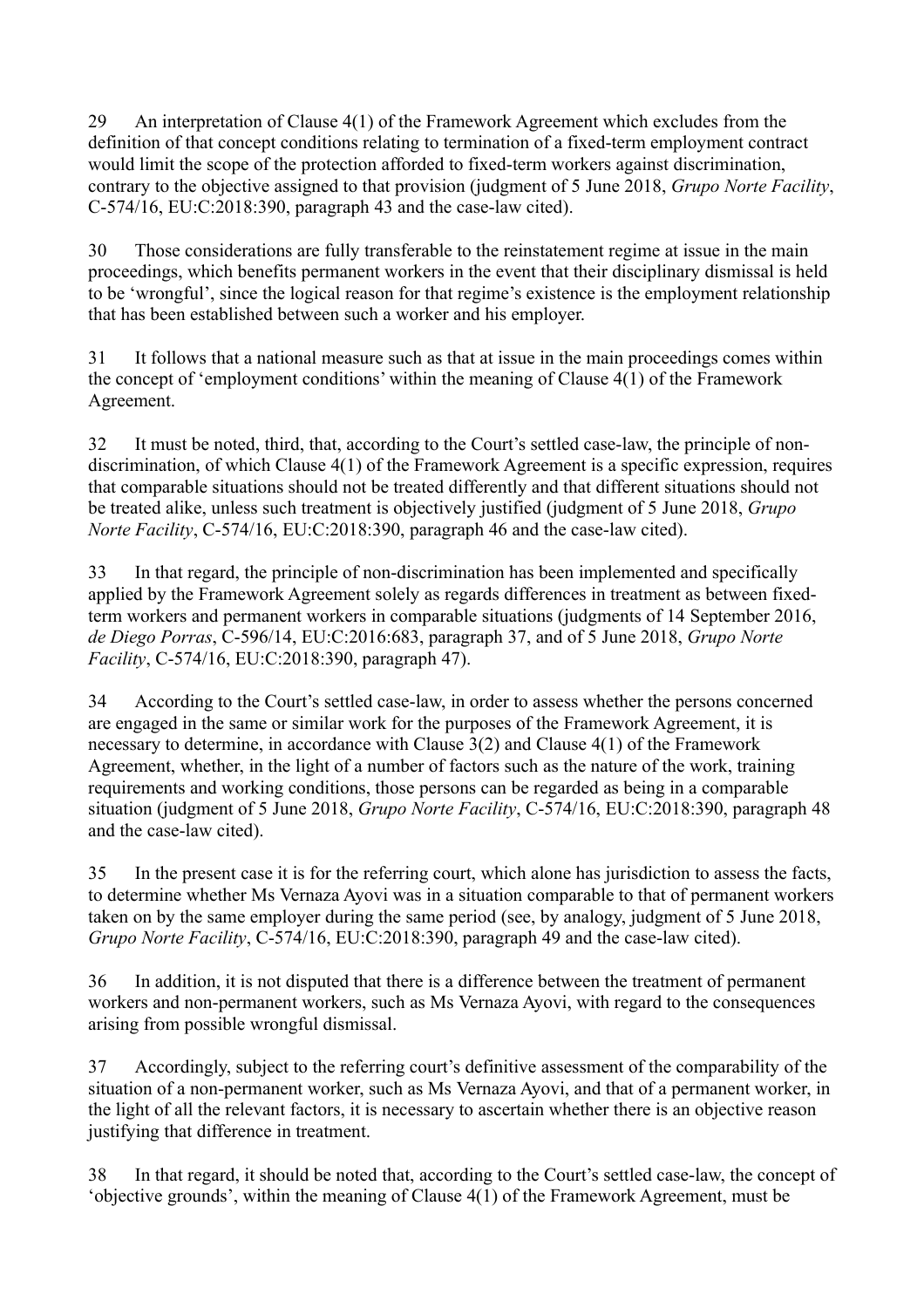understood as not permitting a difference in treatment between fixed-term workers and permanent workers to be justified on the basis that the difference is provided for by a general and abstract measure, such as a law or a collective agreement (judgment of 5 June 2018, *Grupo Norte Facility*, C-574/16, EU:C:2018:390, paragraph 53 and the case-law cited).

39 According to equally settled case-law, that concept requires the unequal treatment found to exist to be justified by the presence of precise and specific factors, characterising the employment condition to which it relates, in the specific context in which it occurs, and on the basis of objective and transparent criteria, in order to ensure that that unequal treatment in fact responds to a genuine need, is appropriate for the purpose of attaining the objective pursued and is necessary for that purpose. Those factors may be apparent, in particular, from the specific nature of the tasks for the performance of which fixed-term contracts have been concluded and from the inherent characteristics of those tasks or, as the case may be, from the pursuit of a legitimate social-policy objective of a Member State (judgment of 5 June 2018, *Grupo Norte Facility*, C-574/16, EU:C:2018:390, paragraph 54 and the case-law cited).

40 In that regard, it is clear from the documents before the Court and from the answers to the Court's questions during the hearing that the general rule applicable in the event of 'wrongful' or 'unlawful' dismissal provides that the employer may choose between reinstatement of the worker in question and granting that worker compensation.

41 In addition, it is only by way of exception to that general rule that permanent workers in the service of the public authorities whose disciplinary dismissal is declared wrongful must be reinstated.

42 The Spanish Government claims that such a difference in treatment is justified having regard to the way in which the latter category of workers is recruited and the particular context in which their recruitment occurs. The guarantee of reinstatement at issue is, therefore, inextricably linked to the system for access to permanent jobs. The basic regulations relating to public servants provide that the system for recruitment of permanent contract agents is selective in nature and, in order to respect the principles of equality and of recognition of merit and competence in access to public employment, must include one or more tests that are designed to evaluate the competence of the candidates and to establish a classification, or be the result of a process of assessment of the merits of the candidates. By means of automatic reinstatement in the event that a dismissal is found to be wrongful, the Spanish legislature seeks to protect permanent workers in the public service in accordance with the principles of equality, recognition of merit and competence and right of access.

43 The Spanish Government claims in this regard that retention in post is an imperative arising from passing a competition for recruitment to the public service, and that passing such a competition justifies granting more security to permanent staff, such as the right to remain in their jobs, than to temporary staff or staff on indefinite contracts.

44 According to that government, for permanent staff, mandatory reinstatement thus ensures job stability, having regard to the principles set out in the Spanish Constitution, whereas, for nonpermanent staff, retention in post is not a defining feature of the employment relationship, with the result that the Spanish legislature did not consider it appropriate, in that case, to deprive the employing administration of the power to choose between reinstatement of the worker whose disciplinary dismissal has been found to be wrongful, and granting that worker compensation.

45 According to the Spanish Government's explanations, that inherent difference in the methods of recruitment has the effect that the permanent contract agent, who is not an official, but who has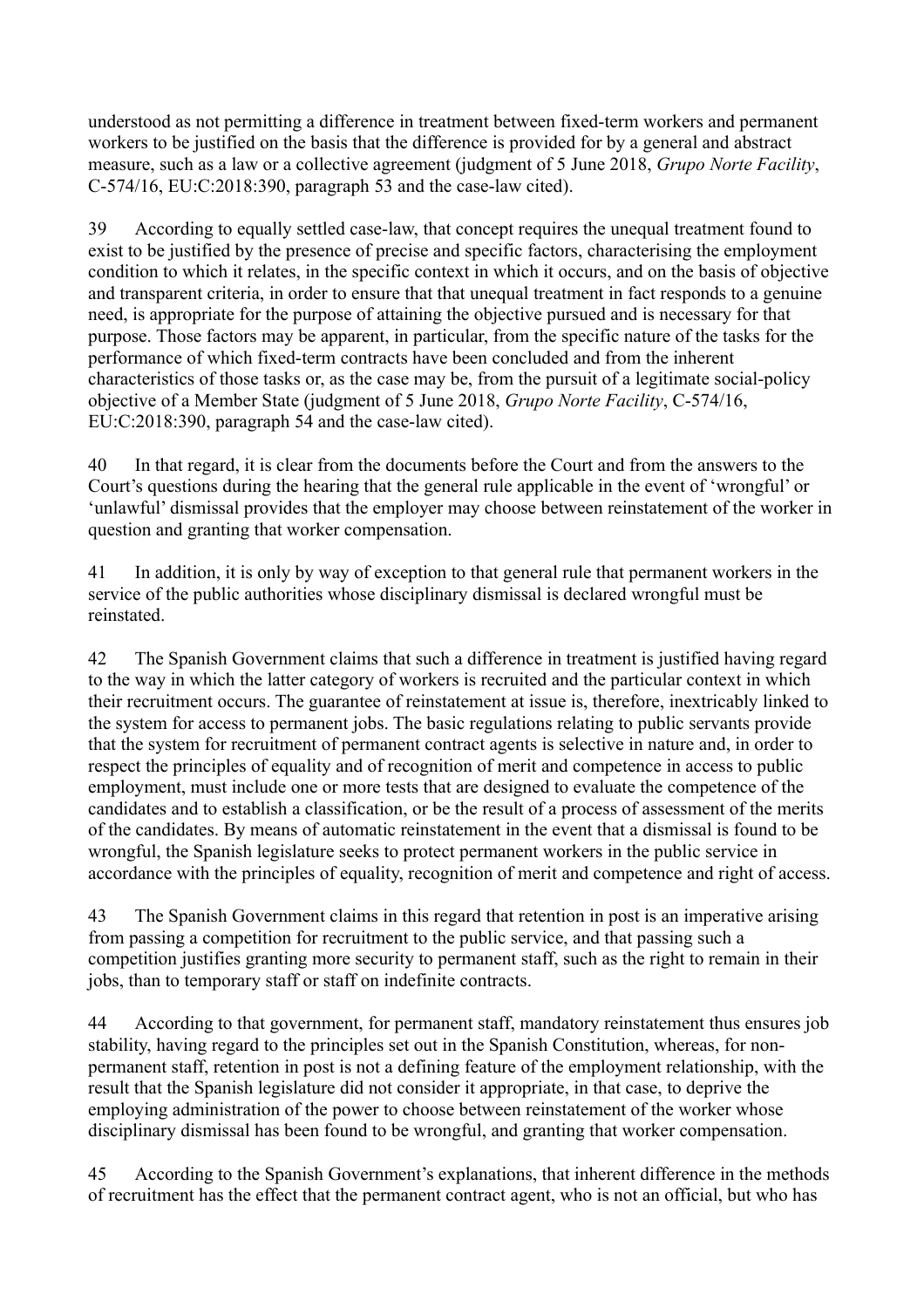nevertheless passed a selection procedure in accordance with the principles of equality and of recognition of merit and competence, may benefit from that guarantee of permanence which is an exception to the normal rules of employment law.

46 It must be held that, while the difference in treatment at issue cannot be justified by the public interest which attaches, in itself, to the methods of recruitment of permanent workers, the fact remains that considerations based on the characteristics of the law governing the national civil service, such as those referred to in paragraphs 42 to 44 of the present judgment, are capable of justifying such a difference in treatment. In that regard, the conditions of impartiality, efficiency and independence of the administration imply a certain permanence and stability of employment. Those considerations, which have no counterpart in standard employment law, explain and justify the limitations on the power of public employers unilaterally to terminate employment contracts and, as a consequence, the national legislature's decision not to grant them the right to choose between reinstatement and compensation for harm suffered owing to wrongful dismissal.

47 Consequently, it must be found that the automatic reinstatement of permanent workers takes place in a significantly different context, from a factual and legal point of view, to that in which non-permanent workers find themselves (see, by analogy, judgment of 5 June 2018, *Grupo Norte Facility*, C-574/16, EU:C:2018:390, paragraph 56).

48 In those circumstances, it must be held that the unequal treatment found to exist is justified by the existence of precise and specific factors, characterising the employment condition to which it relates, in the particular context in which it occurs, and on the basis of objective and transparent criteria within the meaning of the case-law referred to in paragraph 39 of this judgment.

49 In the light of all of the foregoing, the answer to the questions is that Clause 4(1) of the Framework Agreement must be interpreted as not precluding national legislation, such as that at issue in the main proceedings, according to which, when the disciplinary dismissal of a permanent worker in the service of a public authority is declared wrongful, the worker in question must be reinstated, whereas, in the same situation, a worker employed under a temporary contract or a temporary contract of indefinite duration performing the same duties as that permanent worker need not be reinstated but instead may receive compensation.

# **Costs**

50 Since these proceedings are, for the parties to the main proceedings, a step in the action pending before the national court, the decision on costs is a matter for that court. Costs incurred in submitting observations to the Court, other than the costs of those parties, are not recoverable.

On those grounds, the Court (Sixth Chamber) hereby rules:

**Clause 4(1) of the framework agreement on fixed-term work concluded on 18 March 1999, which is annexed to Council Directive 1999/70/EC of 28 June 1999 concerning the framework agreement on fixed-term work concluded by ETUC, UNICE and CEEP, must be interpreted as not precluding national legislation, such as that at issue in the main proceedings, according to which, when the disciplinary dismissal of a permanent worker in the service of a public authority is declared wrongful, the worker in question must be reinstated, whereas, in the same situation, a worker employed under a temporary contract or a temporary contract of indefinite duration performing the same duties as that permanent worker need not be reinstated but instead may receive compensation.**